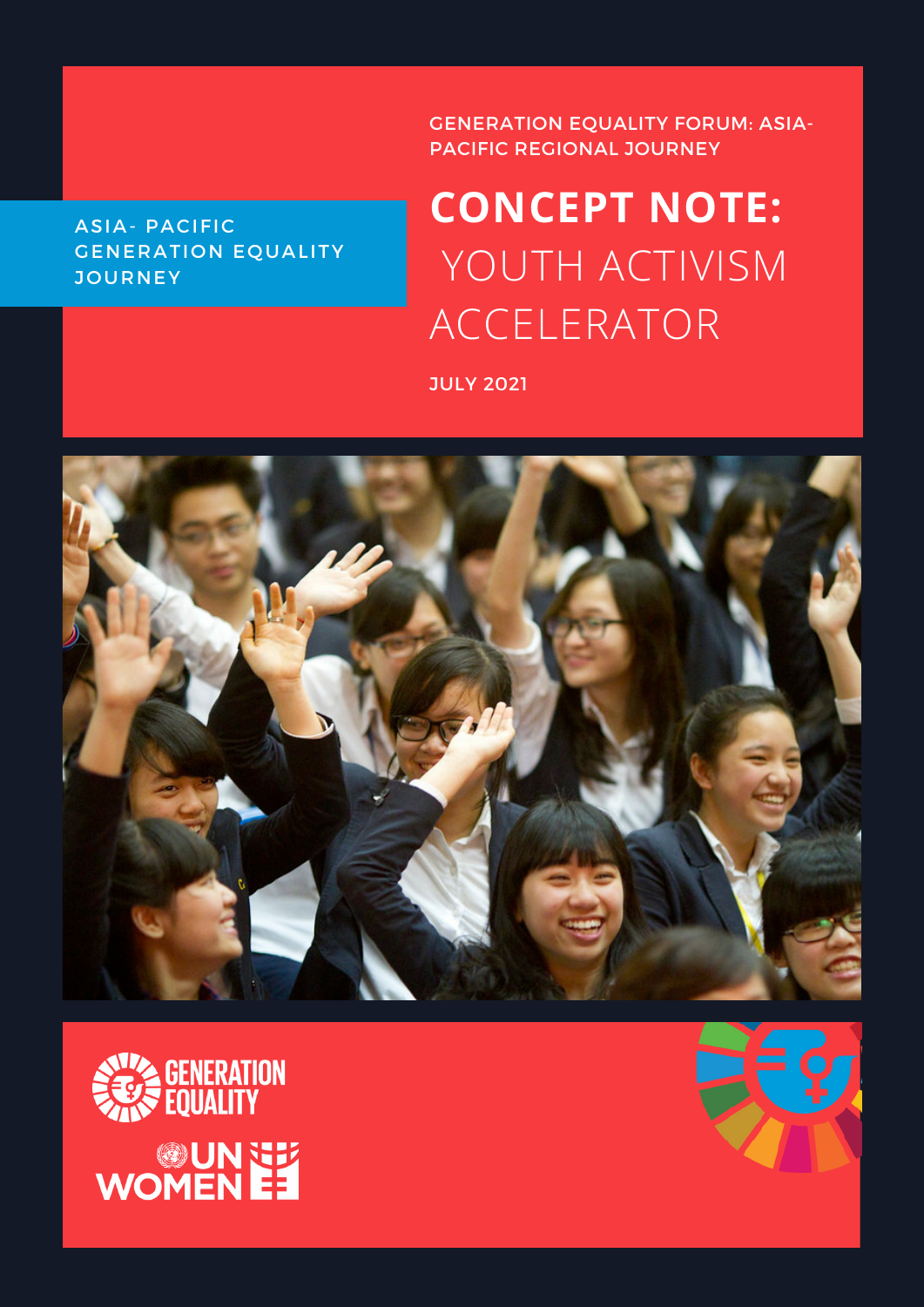## **BACKGROUND**

The Generation Equality Forum (GEF) was originally announced in 2019. Conceived as a civil society centred, multi-stakeholder global gathering for gender equality, it was to be co-convened by UN Women and the Governments of France and Mexico, in partnership with civil society. Its aim was to celebrate the power of activism, feminist solidarity, and youth leadership. The GEF sought to represent a culmination of the Beijing+25 review process, and the launch of a powerful movement to galvanize transformative action for gender equality, women's empowerment and women's human rights. Following principles of co-creation, the GEF was designed to create opportunities for intergenerational, intersectional, and cross-movement dialogue; for supporting the sharing of best practices and strategies; for building solidarity among different stakeholders, and to catalyse bold, transformative, and ambitious action to achieve gender equality.

With the onset of the COVID-19 pandemic and the global shift in attention to managing the containment and impacts of the pandemic, the GEF was postponed to 2021. Since its postponement, the co-conveners of the GEF have been working on re-defining the GEF, to focus on supporting efforts by member States and diverse stakeholders in building back better and differently, informed by lessons learnt in the COVID-19 context. It was also agreed that along with the key moments in Mexico City (March 29-30) and in Paris (June) in 2021, which will be a combination of physical and virtual gatherings, the GEF will also have a strong regional footprint – through the Regional Journey. By strengthening and deepening the mobilization of broad, diverse, civil society and stakeholders in countries and regions to inform the Forum, the Regional Journey will help the GEF effort toward fostering an inclusive, vibrant, and strengthened movement for gender equality that is responsive to building back better and differently from the COVID-19 crisis. The Forum will now give special attention to addressing the challenges that the COVID-19 global pandemic raises in terms of women's rights and empowerment, while also recognizing the critical role of partnerships, solidarity, and movement building for social transformation.

The GEF Regional Journey will serve as a modality for reviewing lessons learnt from the global and regional review and appraisal of progress on the implementation of the Beijing Declaration and Platform for Action, from the twentieth anniversary of UN SCR 1325, from the fortieth anniversary of CEDAW and most importantly, lessons learnt in the context of responding to COVID-19. On the latter, it will provide an opportunity for identifying lessons and strategies for strengthening the gender responsiveness of the regional and national COVID-19 pandemic recovery plans and actions, especially as relates to particularly marginalized and hard to reach groups. It will also highlight the centrality of feminist women's, youth and grassroots organizations and solidarity networks in the COVID-19 response and their leadership and contributions in times of crisis and recovery period, and the need for their support in this regard.

# **GLOBALLY DEFINED OUTCOMES**

- The Regional Journey will allow the **mobilization of multiple stakeholders from across sectors in response to gender inequalities and discrimination to advance the 2030 Agenda – and the Decade of Action, including actions towards the COVID-19 response and recovery**, at the regional and national levels.
- It will **highlight the work that women (traditional/experienced and youth activists) including from marginalized and grassroots communities and solidarity networks**, are doing to promote the acknowledgment of the leadership, agency, voice, needs and priorities of diverse women and girls in the context of COVID-19 response and recovery efforts- at national levels.
- In recognizing the leadership and aspirations of these civil society organizations, the Regional Journey will **strengthen a sustainable generation equality movement that is transformative, and that focuses on GEWE related SDGs agenda enforcement in links with building back better and differently from the COVID-19 crisis.**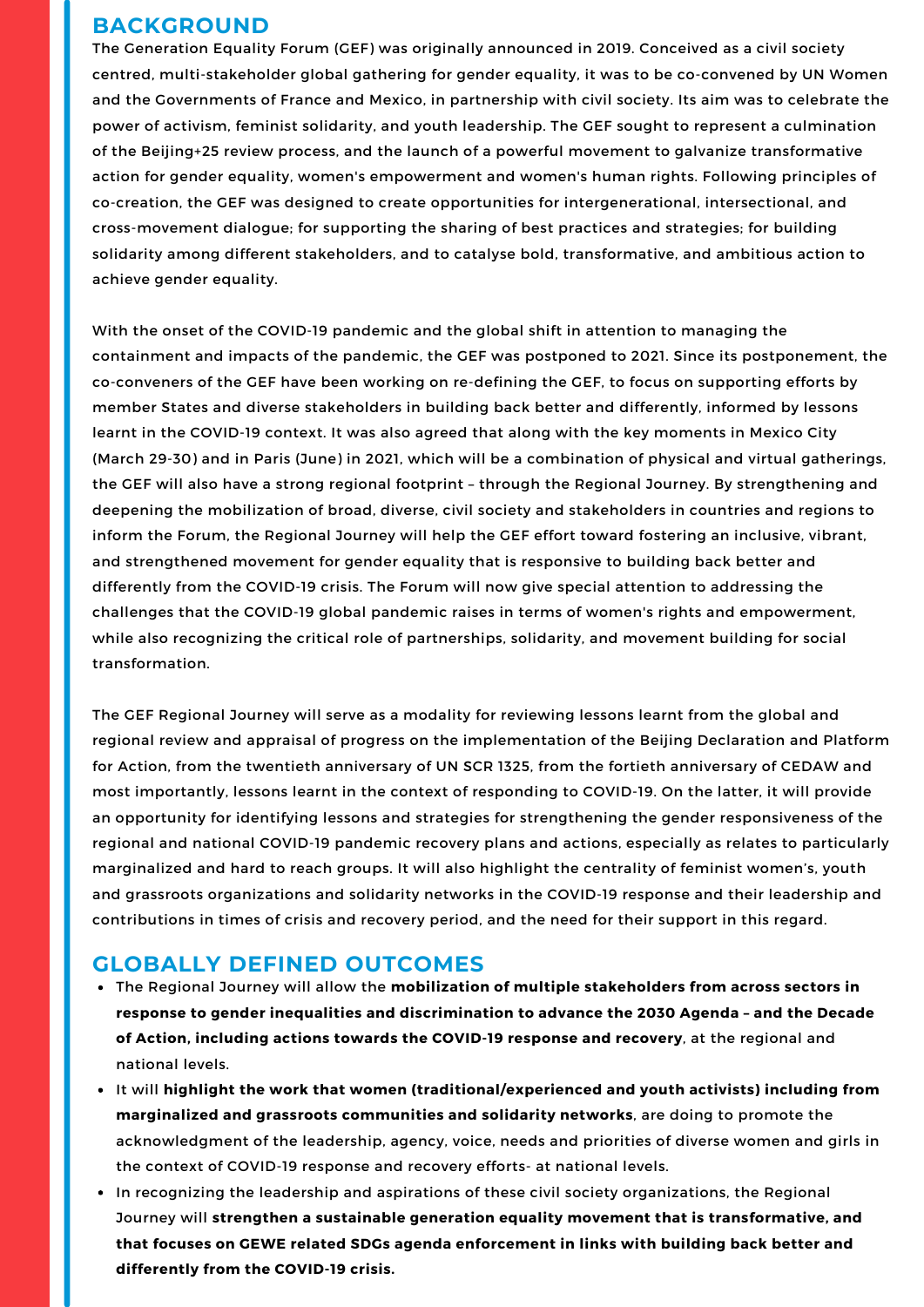## **GLOBAL PRINCIPLES**

#### **Flexible, Demand-Driven Modality**

The Regional Journey will be a "flexible, demand-driven modality" to reflect the context and specific needs of each region. In this regard, it will be a platform for:

- Contributing to, and building on, the gathered evidence and consultations related to how gender inequalities and discrimination in pre-COVID-19 and COVID-19 contexts affect the overall people centred development, and how the needs of women and girls are being addressed in the crisis response and recovery plans.
- Allowing more in-depth and strategic intergenerational engagement, including through the creative use of technology, and improving their accessibility for those who left behind.
- Providing safe and inclusive spaces to facilitate discussions that centre stage the issue of intersectionality, including by ensuring the engagement of LGTBQI+ groups, groups of stateless persons, indigenous people, persons with disabilities, refugees and migrants, and any other marginalized groups as well as the grassroots and community-based organizations.
- Elevating and amplifying the work that solidarity-based networks are doing while also recognizing their contribution to the crisis response and promoting their engagement in the forward-looking recovery agenda.
- **Nothing About Us Without Us:** The Regional Journey will build on the civil society-led mobilization initiatives that have been articulated around the COVID-19 response while also securing genuine multi- stakeholders' engagement and commitment to gender equality transformative actions.
- **Leave No One Behind:** apply a human rights-based approach that focuses on the most underserved and disadvantaged groups of women and girls and ensure that the Regional Journey initiatives are inclusive of women and girls in all their diversities (e.g., LGBTQI+, with disabilities, rural and indigenous women, living with HIV, refugees and migrants, etc.).
- **Multi-Sectoral Approach:** Apply the GEF's unique principles of multi-stakeholder leadership and engagement:
	- o Multi-stakeholder nature of its leadership. The members of the GEF governance shall be engaged in the leadership of the initiatives: the local representations of France and Mexico must be included in the leadership of the initiatives or at least be on board and get some visibility, in addition to UN Women, civil society and youth groups. Member states and partners selected as leaders for GEF Action Coalitions and potential members from the region are encouraged to participate and contribute.
	- o Multi-stakeholder engagement principles. While the GEF is civil society and youth-centered and mobilizing "support for civil society, women and youth grassroots organizations" is part of one of the GEF's outcomes, the effort must always seek to convene all GEF stakeholder categories to work together towards this end. Thus, the Regional Journey initiatives should convene representatives of Member States (governments, democratic institutions, and other authorities), civil society, private sector, and others, to break down the silos and build new partnerships and alliances for gender equality and women's empowerment.

# **ASIA-PACIFIC REGIONAL GENERATION EQUALITY FORUM (GEF) JOURNEY**

For the Asia-Pacific GEF Regional Journey, the proposal is to mirror the global objectives, but to have these informed by regional specificities, in terms of approaches and priorities as relates to the GEF and the Action Coalitions. The proposed GEF Regional Journey will seek to focus on the following four objectives: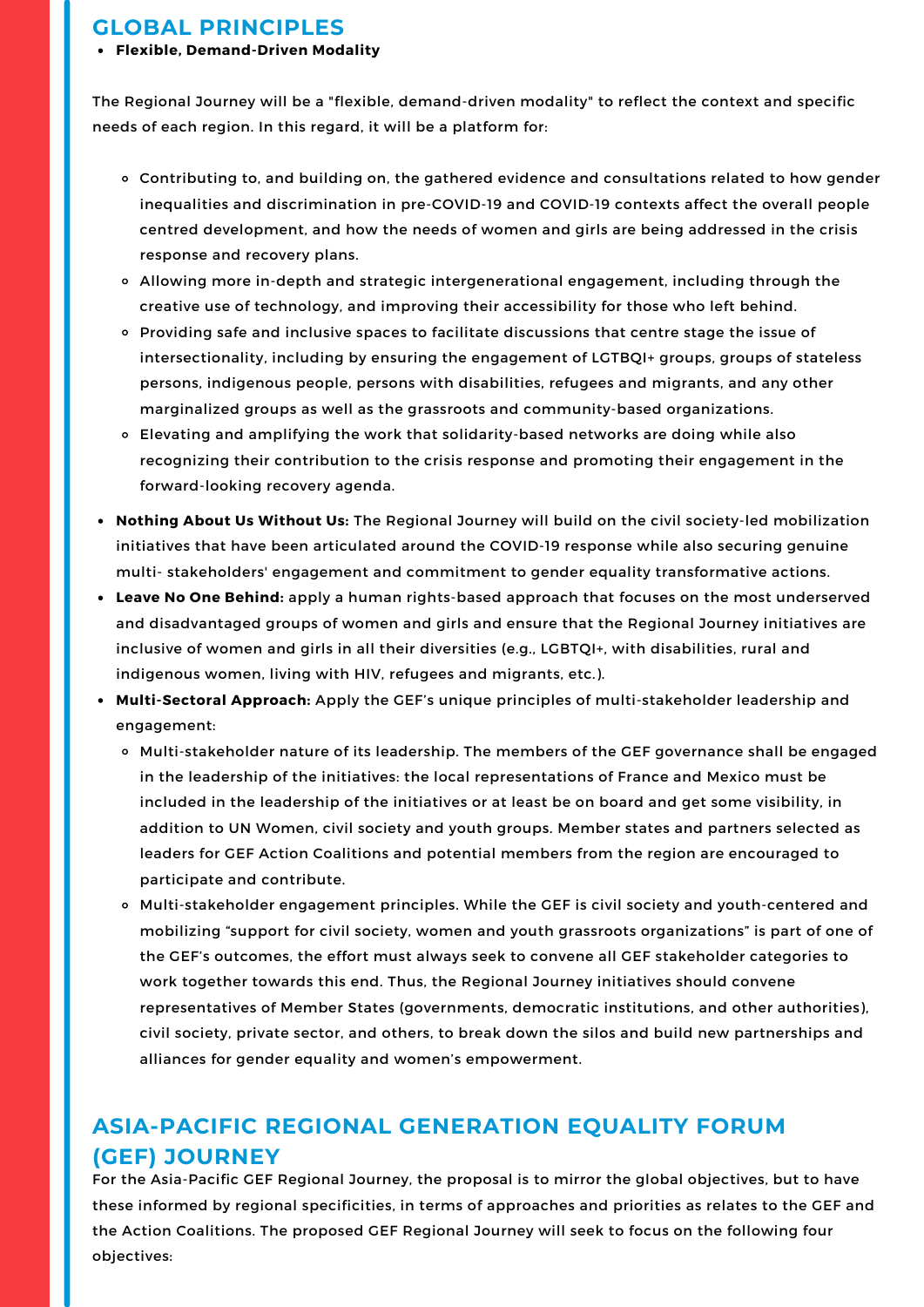- Providing a platform for the **convening of diverse national and regional stakeholders to facilitate** 1. **collective learning and exchange of lessons learnt and good practices** based on key global and regional review processes and in the context of COVID-19, **to inform strategies for promoting political engagement and collective action** to address gender issues in the context of the regional and national COVID response and recovery processes. This will include strategies to support the promotion of the leadership, agency, voice, needs and priorities of diverse women and girls, for the advancement of gender quality and women's empowerment.
- **Broadening, deepening, and enhancing outreach and mobilization** of new and existing partners 2. across the region to promote the achievement of gender equality and women's empowerment, as well as strengthening vertical (country-regional linkages) and horizontal/intra-regional linkages and collaboration.
- **Amplifying the leadership and roles that different actors** i.e. Government leaders/representatives, 3. feminist movements, youth and grassroots organizations, private sector and individuals (including influencers) have played and continue to play in strengthening the gender-responsiveness of the COVID- 19 response and recovery process. The objective will be to draw attention to the work of diverse actors in the context of the COVID-19 crisis, and to provide a platform for them to express their needs and priorities, to support their effective engagement at the front lines of the COVID-19 response, in crises-affected communities.
- **Advocacy capacity strengthening, networking and organizing** of civil society actors at regional and 4. national levels among civil society, with a specific focus on youth and grassroots organizations, through collaborative initiatives, and multi-sectoral thinking and approaches – building on the Action Coalition themes and Women, Peace, Security and Humanitarian Action Compact (WPS&HA Compact).

## **OBJECTIVES OF THE YOUTH ACTIVISM ACCELERATOR SESSIONS:**

Focused on advancing the **objectives 2 and 4** of the Asia-Pacific GEF Journey, and on building on the initiatives that have been led by different field presences, these sessions will focus on the capacities of our national Youth Gender Activists (NYGAs), youth activists and youth-led organizations and aim to:

- Develop the capacities of our NYGAs and other youth activists on principles of feminist leadership and activism, and good practices for promoting safe and inclusive spaces (including disabilityinclusive processes);
- **•** Build understandings of relevant normative frameworks and related inter-governmental and informal processes, and opportunities for engagement in these processes and influencing policymaking and legislative processes;
- **Build advocacy and communication skills i.e. both online and offline, to drive activism, and content** creation;
- Capacities for organizing and movement building and good practices;
- To support their networking and to strengthen intra-regional collaboration and the collective voice of A-P youth in global and regional processes.

The following constituencies will be key to this initiative:

**Generation Equality Youth Task Force members: The Generation Equality Youth Task Force (GE YTF)** members are young people aged 14 to 30 years, recommended by their youth-led, adolescent-led, youth-focused or youth-serving organizations, networks or civic movements. They represent young people in all their diversity and across intersectional complexities including marital status, disability, sexual orientation, gender identity and expression, indigenous and ethnic identities, caste affected identities and refugee or migrant status. They also have a track record of driving change in their communities and mobilizing young people for the empowerment of young women and girls all over the world.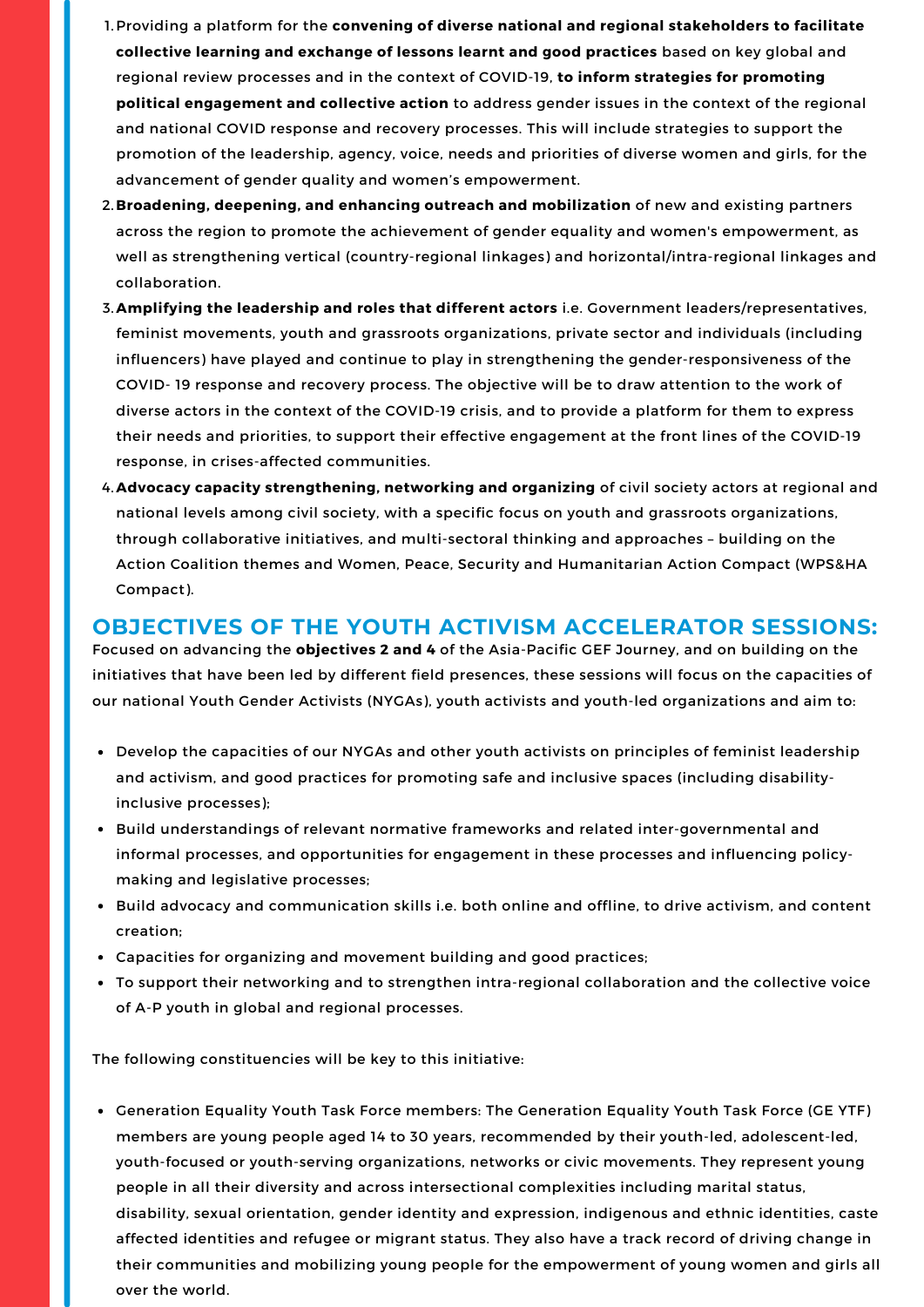- **UN entities Action Coalition Leads**: These are UN entities that Youth Leaders who were selected to be part of Action Coalitions. The AC are Gender Based Violence, Climate Justice, Economic Justice, Bodily Autonomy and SRHR, Feminists movement, Innovation and technology.
- **Action Coalition Youth Leads**: These are Youth Leaders who were selected to be part of Action Coalitions. The AC are Gender Based Violence, Climate Justice, Economic Justice, Bodily Autonomy and SRHR, Feminists movement, Innovation and technology.
- **National Gender Youth Activists (NGYAs):** The NGYAs represent a cohort of youth activists selected by UN Women offices to collaborate with them in moving the needle in their local communities and pushing an agenda to achieve gender equality and empowerment of women. They also represent young people in all their diversity and across intersectional complexities including marital status, disability, sexual orientation, gender identity and expression, indigenous and ethnic identities, caste affected identities and refugee or migrant status.
- **Youth-led organizations + activists:** These are youth-led organizations/movements and networks who have had connections with UN Women through meetings, discussions, applications or shown an interest in working with UN Women.

## **ORGANIZATION**

In line with the guiding principles, this initiative will be designed in collaboration with the region's National Youth Focal Points and co-led by the NYGAs, as well as members of the Gender Equality Youth Taskforce. To the extent possible, these sessions will also seek to engage civil society and youth organizations that are Action Coalitions (ACs)/WPS&HA Compact leads. Throughout this initiative, the aim will be to promote learning from individuals who have led successful movements, networks, advocacy movements, in the areas covered by the ACs and WPS & HA Compact.

The co-design elements will include:

- Identification of areas for capacity building, and knowledge exchange;
- Design of capacity building 'workshops' i.e. formats for the sessions;
- Identification of the resource persons i.e. trainers, moderator(s), and inspiring speakers and/or
- examples of movements, advocacy campaigns to be showcased- across the AC and WPS& HA Compact
- areas :
- Mapping and mobilization of invitees;
- Contributing to the Outcome Document.

These efforts will seek to leverage existing and/or complementary initiatives1 and to collaborate with existing youth-led networks and collectives. These could include: Asia-Pacific Inter-agency Youth Network, Y-Peer, Y- Map, N-Peace, UNESCO's Associated Network of Schools, Boys and Girls Clubs and Youth Clubs, as well as partnering with such organizations as the World Association of Girl Guides and Girl Scouts, sports associations. etc. Strategies for engaging UN agencies at the country level, and for mobilizing youth for these virtual events, will be discussed and agreed with our National Youth Focal Points and NYGAs.